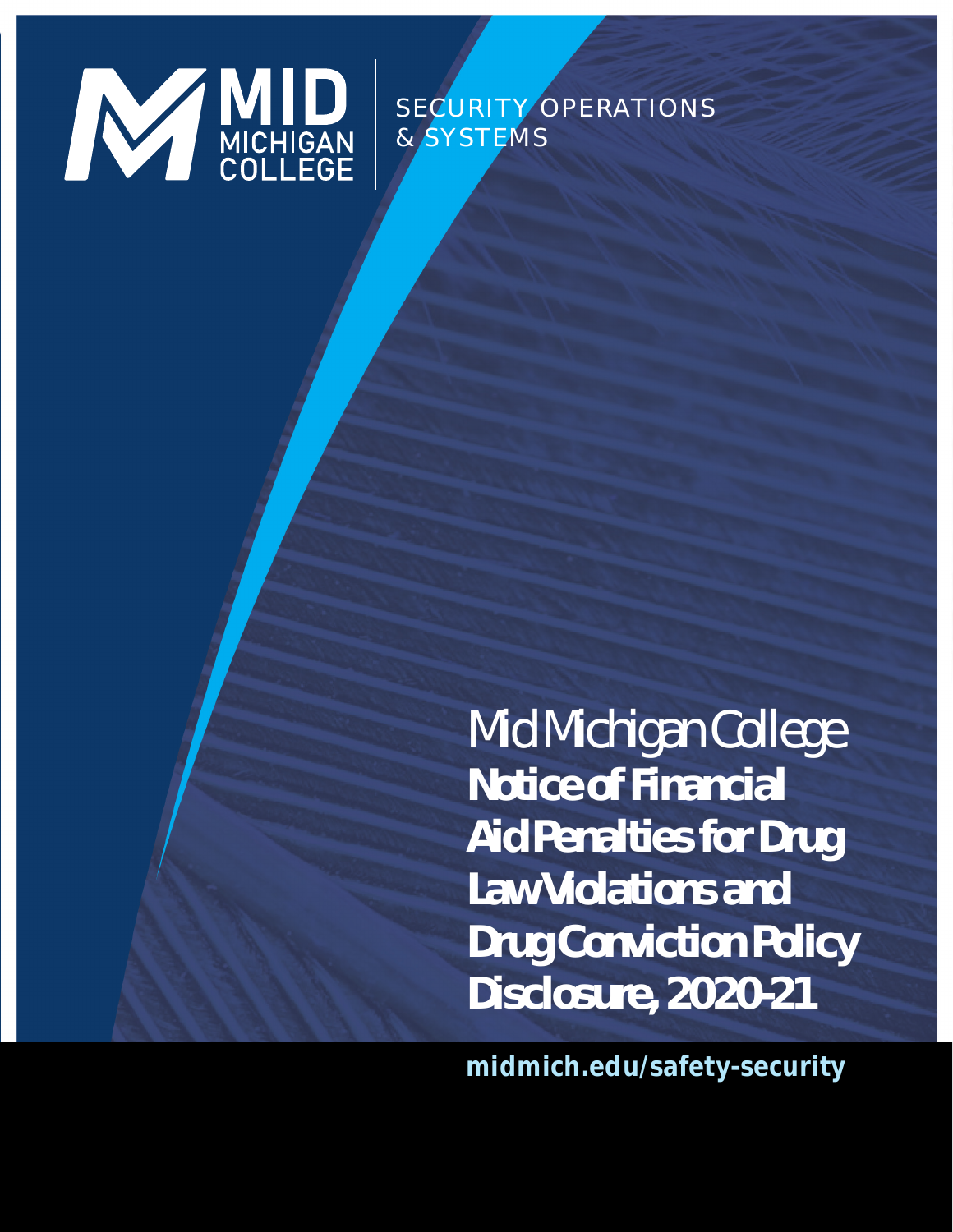# Notice of Financial Aid Penalties for Drug Law Violations and Drug Conviction Policy Disclosure

Please Note: This notification is sent to all enrolled students, whether using Financial Aid or not.

Mid Michigan College is required to notify all students of the federal regulations and penalties for drug law violation while receiving Title IV funds under the Higher Education Act. Mid is required to provide a timely notice to each student who has lost eligibility for any grant or loan assistance as a result of said penalties. We advise the student of ways in which to regain eligibility. Penalties are only imposed when students are receiving Federal Title IV funds.

Question regarding this Notice may be directed to the Financial Aid Office by e-mail at [finaid@midmich.edu](mailto:finaid@midmich.edu) or by phone at 989-386-6664.

# Students Convicted of Possession or Sale of Drugs:

If a student, receiving Title IV funding, has been convicted of an offense involving the possession or sale of illegal drugs while enrolled, the student becomes ineligible to receive Title IV funds. If the offense occurred outside of an enrollment period, the student is still eligible to receive funding.

When completing the Federal Student Aid (FAFSA) Free Application, students self-certify and respond to questions regarding drug convictions. Should a conviction occur after a student has submitted the FAFSA, the student must notify the Financial Aid Office, immediately. A conviction denotes a conviction that is on a student's record. A conviction that was reversed, set aside, or removed from the student's record is not relevant for these purposes. In addition, it is not a determination or adjudication arising out of a juvenile proceeding.

An illegal drug is a controlled substance as defined by section 102(6) of the Controlled Substance Act (CSA) (Title 21 of the United States Code section 802), and does not include alcohol or tobacco.

# Loss of Eligibility and Penalties:

#### Possession of Illegal Drugs

| First Offense:  | Ineligible for one year after date of conviction               |
|-----------------|----------------------------------------------------------------|
| Second Offense: | Ineligible for two years after the date of second conviction   |
| Third Offense:  | Ineligible indefinitely after the date of the third conviction |

#### Sale of Illegal Drugs

| First Offense:  | Ineligible for two years after the date of conviction |
|-----------------|-------------------------------------------------------|
| Second Offense: | Ineligible indefinitely after the date of conviction  |

In the event that a student is convicted of both, possessing and selling illegal drugs and the periods of ineligibility differ, it will result in the longer period of ineligibility.

# Notice After Loss Eligibility

Students who become ineligible for financial aid due to a drug related conviction will receive written notification from the Financial Aid Office, via e-mail to their midmail account, advising of the loss. Information will also be provided on ways in which eligibility can be regained.